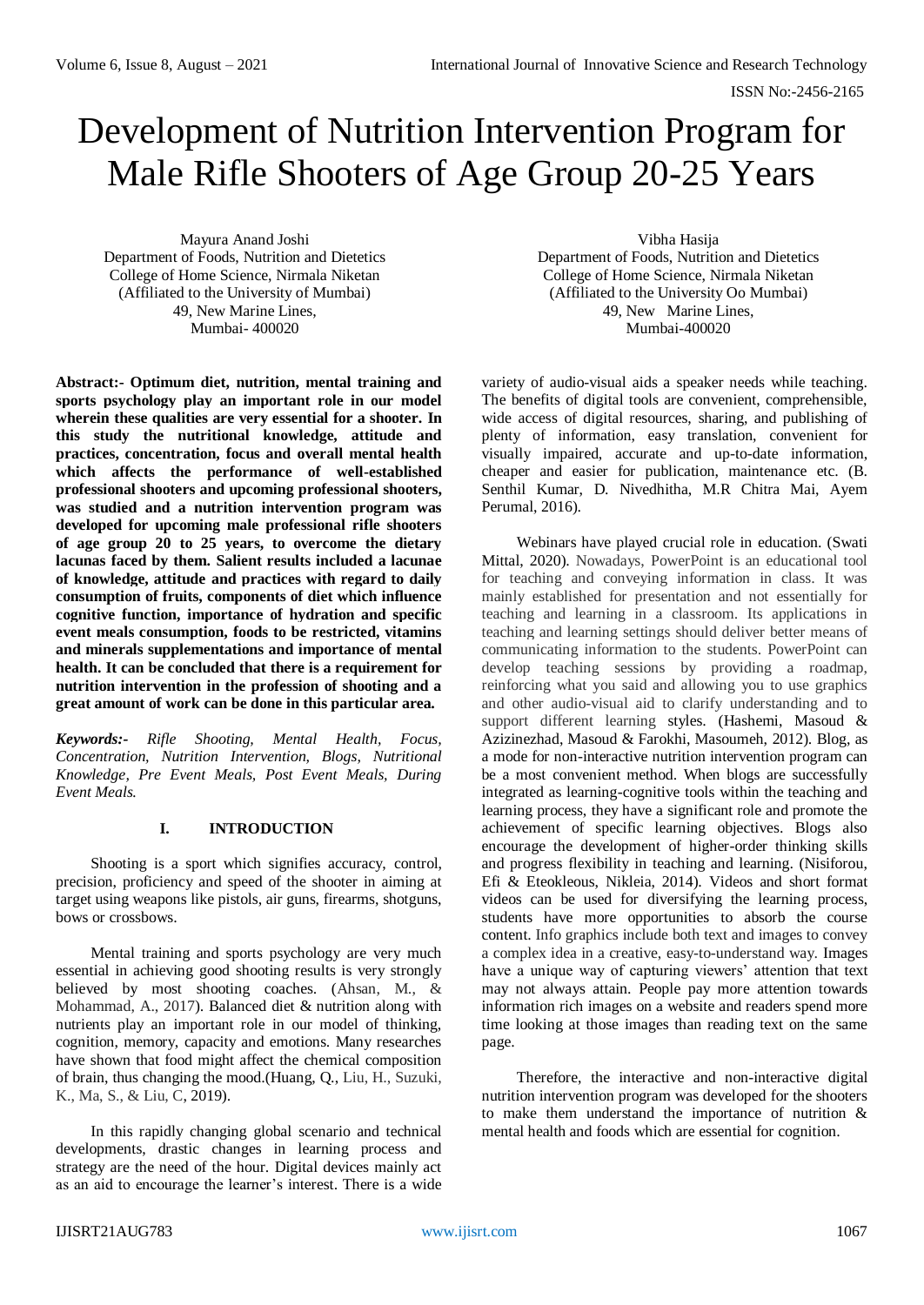### **II. MATERIALS AND METHODS**

This research conducted was of descriptive study design. Purposive sampling technique was used for data collection from upcoming professional shooters with a sample size of 31. A survey was conducted for upcoming professional rifle shooters as well as well-established professional rifle shooters, in which they were interviewed, regarding their mental health and nutrition using a selfdeveloped questionnaire. From the survey conducted, the lacunas regarding nutrition was observed and it was decided to develop a nutrition intervention program, through the modes of the below mentioned specific tools which were used to educate the upcoming professional shooters, well established professional shooters were excluded from this study. Intervention program was conducted in two ways which are interactive nutrition intervention program and noninteractive nutrition intervention program. Different topics were explained through various tools under each platform and these platforms are explained below.

### *A. Interactive Session*

Medium used was Webinar, topic covered in the webinar was awareness regarding the co-relation between mental health and nutrition. In this webinar, brain health was explained briefly, which included mechanisms related to neurons and neurotransmitters and the linkage of digestive system with brain, was explained. Shooters were made aware of the importance of adequate daily consumption of calories, proteins and iron. Nutrients and the nutritional requirements for a shooter, importance of pre, during and post event meals and nutrition during travel was also included in the webinar.

Tool used was Power point presentation. Recording link of webinar is

[https://nutrifiedfables.blogspot.com/2021/06/recording-of](https://nutrifiedfables.blogspot.com/2021/06/recording-of-webinar.html)[webinar.html](https://nutrifiedfables.blogspot.com/2021/06/recording-of-webinar.html)

## *B. Non Interactive Session*

Non interactive intervention program was carried out through blogs. A blog was created in which various nutrition topics were covered in association with cognition through videos, info graphics, posters, brochures and article.

Medium used was Blogs under the brand name- "Nutrified Fables". The below mentioned education tools were developed for blogs-

- Tool used was article in which the points covered were, general information regarding the sport of shooting and the importance of mental health and nutrition in shooting. This article was posted to make the shooters eager to know more about nutrition and cognition. The article was named "Shoot with your mind". Link for the article [https://nutrifiedfables.blogspot.com/2021/04/shoot-with](https://nutrifiedfables.blogspot.com/2021/04/shoot-with-your-mind.html)[your-mind.html](https://nutrifiedfables.blogspot.com/2021/04/shoot-with-your-mind.html)
- Video was the tool used. Point covered in this video was basic awareness regarding the right food choices video was under the name "Food that soothes you!". Link for the video [https://nutrifiedfables.blogspot.com/2021/04/blog](https://nutrifiedfables.blogspot.com/2021/04/blog-post.html)[post.html](https://nutrifiedfables.blogspot.com/2021/04/blog-post.html)
- Tool used was Info graphic. Below mentioned are the info-graphics which were created.
- a) Point covered in the first info graphic was on Sugars, in which the importance of glucose for the brain was stated and the type of sugars which should be avoided & included in the diet, mentioned in association with its effect on cognition. Link for info graphics [https://nutrifiedfables.blogspot.com/2021/04/all-about](https://nutrifiedfables.blogspot.com/2021/04/all-about-sugar.html)[sugar.html](https://nutrifiedfables.blogspot.com/2021/04/all-about-sugar.html)
- b) Second info-graphic was named as "Choose from good fat" and posted to provide information regarding the fats which are good for overall health. Link for info graphic is [https://nutrifiedfables.blogspot.com/2021/04/choose-from](https://nutrifiedfables.blogspot.com/2021/04/choose-from-good-fats.html)[good-fats.html](https://nutrifiedfables.blogspot.com/2021/04/choose-from-good-fats.html)
- c) The next info graphic named "Iron for Cognition" contained information regarding foods rich in iron which should be included in diet and the effect of iron on cognition. Link for info graphic [https://nutrifiedfables.blogspot.com/2021/04/blog](https://nutrifiedfables.blogspot.com/2021/04/blog-post_30.html)[post\\_30.html](https://nutrifiedfables.blogspot.com/2021/04/blog-post_30.html)
- d) Importance of Omega 3 Fatty Acids and rich sources of Omega 3 Fatty Acids was mentioned in this info-graphic named "Omega 3 Fatty Acids and mental health". Link for this info graphics [https://nutrifiedfables.blogspot.com/2021/04/omega-3](https://nutrifiedfables.blogspot.com/2021/04/omega-3-fatty-acid-mental-health.html) [fatty-acid-mental-health.html](https://nutrifiedfables.blogspot.com/2021/04/omega-3-fatty-acid-mental-health.html)
- e) In this info graphic named "Get your dose of hormones", all the essential hormones for brain health are mentioned and ways to enhance the secretion of the hormones are given. Link to access this info graphic is [https://nutrifiedfables.blogspot.com/2021/04/get-your](https://nutrifiedfables.blogspot.com/2021/04/get-your-dose-of-hormones.html)[dose-of-hormones.html](https://nutrifiedfables.blogspot.com/2021/04/get-your-dose-of-hormones.html)
- Tool used was Poster. Below mentioned are the posters which were created.
- a) Poster named "Fat that is bad" was posted to create awareness regarding the saturated fats and its effect on health and cognition. Link for this poster is [https://nutrifiedfables.blogspot.com/2021/04/fat-that-is](https://nutrifiedfables.blogspot.com/2021/04/fat-that-is-bad.html)[bad.html](https://nutrifiedfables.blogspot.com/2021/04/fat-that-is-bad.html)
- b) In this poster, methods to manage your mental health is briefly mentioned through diet, exercise, sleep and various coping skills and it is named as "Managing your Mental Health". Link for this poster is [https://nutrifiedfables.blogspot.com/2021/04/managing](https://nutrifiedfables.blogspot.com/2021/04/managing-your-mental-health.html)[your-mental-health.html](https://nutrifiedfables.blogspot.com/2021/04/managing-your-mental-health.html)
- Tool used was Animated Brochure and in this, the knowledge regarding antioxidants vitamins such as vitamin A, C & E and its relation with cognition was included. Also Vitamin A for eye health is mentioned in this brochure. Link for this is [https://nutrifiedfables.blogspot.com/2021/04/antioxidants](https://nutrifiedfables.blogspot.com/2021/04/antioxidants-and-cognition.html)[and-cognition.html](https://nutrifiedfables.blogspot.com/2021/04/antioxidants-and-cognition.html)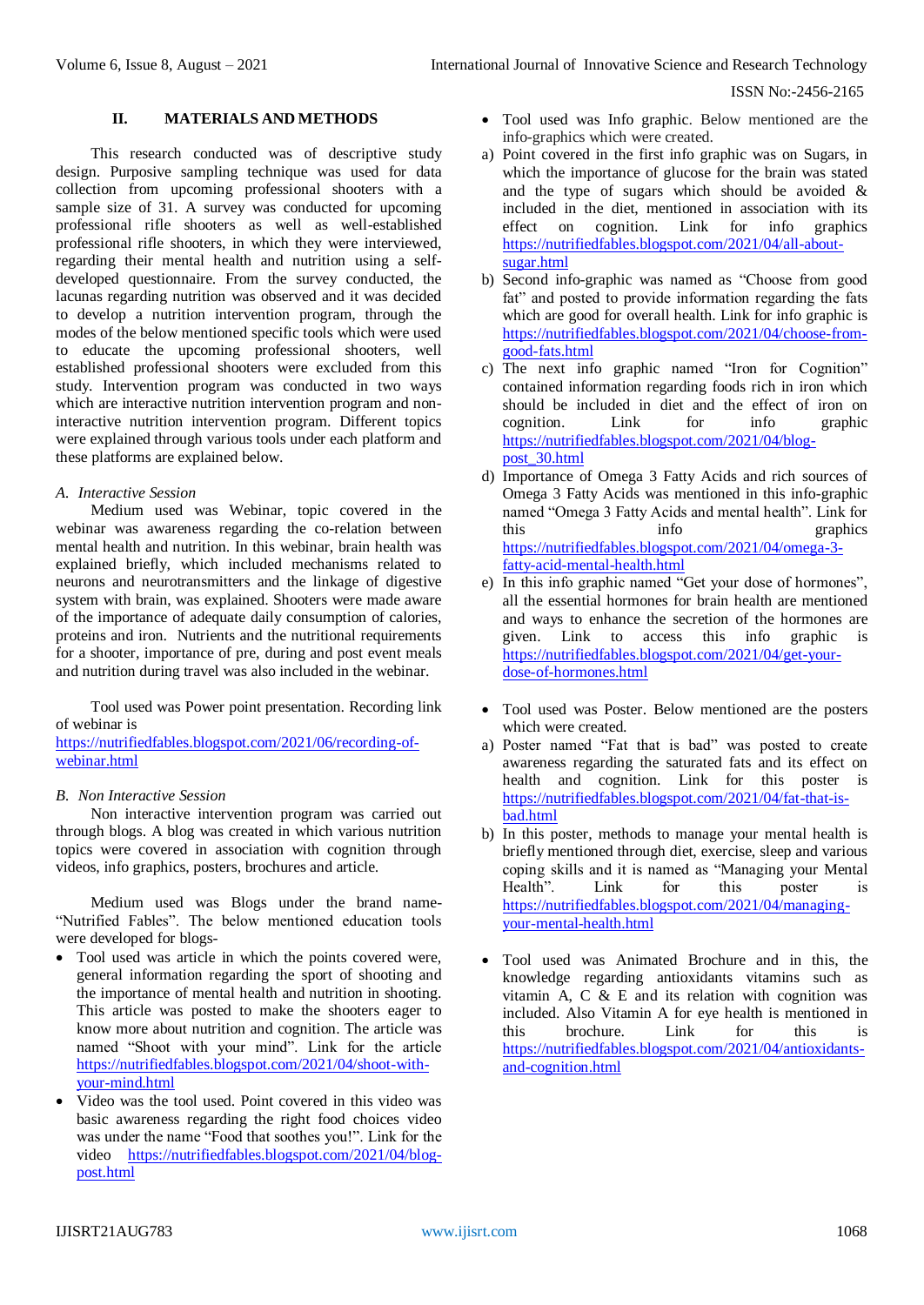#### **III. RESULTS**

A. The following things which were administered post intervention program are mentioned below -

The upcoming rising state in supporting elite athlete mental health and welfare has focused mostly on building mental health literacy or awareness of the signs of mental illhealth amongst athletes. Such awareness is necessary, but not adequate to address the diverse mental health needs of elite athletes. (Purcell, R., Gwyther, K., & Rice, S. M., 2019). Post the nutrition intervention program, almost all the shooters agreed to the fact than mental health is more essential than physical health in shooting.

Cognitive functions are influenced by components of the diet. Antioxidants (vitamins C, E, A, zinc, selenium) have a very important role in the protection against oxidative stress connected with mental deterioration and in the improvement of cognition. Presently, there is a high consumption of diets rich in saturated fats and refined sugars and low intake of fruits, vegetables and water that can negatively affect cognition. Adequate nutrition is essential to enhance brain function and prevent cognitive decline. (Martínez García, et.al, 2018. The nutrition intervention program was a success as very few shooters disagreed and more number of shooters agreed to the fact that specific food items are necessary to be consumed to maintain mental balance.

Fruits and fruit juice were widely used for cognition and brain health. In the post intervention program shooters realised the importance of consuming fruits daily.

Pre, during and post competition meals are very essential in any sport. In case of a competitive athlete, the requirement changes as per the need of the event. The competing demands, before an event or practice session can be a challenge for optimal performance (Christopher R. Mohr., 2019). After the intervention program, shooters felt the necessity of consuming pre, post and during competition meals.

Hydration approaches play a key role in enhancing the performance and safety of athletes during sporting activities. Clinicians, coaches, players, team mangers, etc. should be aware of the many physiological, behavioural, logistical and psychological problems that regulate both the athlete's fluid needs during sport and his/her opportunity to address them; these are often precise to the environment, the event and the individual athlete.(Belval, L. N, et.al, 2019). Nutrition intervention program was a success as shooters realised the importance of hydration for the event.

The interesting evidences have been discovered about effect of dietary factors on certain molecular systems and mechanisms that take care of mental activity. Thus, a combination of nutrition and exercise is suggested to elevate these probable ill health outcomes. (Keservani, R. K., Sharma, A. K., & Kesharwani, R. K., 2016). Post the intervention program, shooters felt the necessity to restrict sugar, junk food and spicy foods, as these foods may create a barrier in their performance.

Vitamins and minerals are necessary in the body for many metabolic processes and are important in supporting growth and development. Vitamins and minerals also are vital in abundant reactions involved with exercise and physical activity, including energy, carbohydrate, fat and protein

uptake, oxygen transfer and delivery, and tissue repair (Volpe S. L., 2007). In the intervention program these points were addressed so after the nutrition intervention program nearly all the shooters felt that it is essential to consume iron supplements.

Diet and nutrition are not only critical for humans and their body composition, but also have major effects on mood and mental welfare. While the responsible factors of mental health are compound, increasing evidence specifies a strong association between a poor diet and the exacerbation of mood disorders, including anxiety and depression.(Adan, R, et.al, 2019)**.** Post the intervention program shooters felt the need of consuming omega 3 fatty acids to stay mentally fit.

- B. Feedback given by the upcoming shooters regarding the nutrition intervention program-
- 1) Feedback regarding the content of the seminar was asked for from the upcoming professional shooters, wherein 68% of the shooters said the seminar was excellent, while 22% said it to be good and 10% said that it could have done better.
- 2) Almost all the shooters felt that the seminar was useful, wherein 71% of the shooters said the seminar was excellent, while 19% said it to be good and 10% said that it was poor.
- 3) The upcoming professional shooters were asked regarding the practical applicability of information provided in the seminar, wherein 97% shooters said yes and 3% shooter said no. Also all the shooters felt the need to know the information provided (Refer fig.1).



Figure 1 -Practical application of information provided through seminar

- 4) The upcoming professional shooters were asked to give a feedback regarding the usefulness of the content of posters, info graphics, brochure and article was asked for from wherein 58% of the shooters said the seminar was excellent, while 29% said it to be good, 3% said it could have done better and 10% said that it was poor.
- 5) The upcoming professional shooters were asked if the information provided through the posters, info graphics, brochure and article was sufficient, where 58% of the shooters said the seminar was excellent, while 39% said it to be good and 3% said it could have done better.
- 6) Feedback regarding the presentation of information provided through posters, info graphics, brochure and article was asked for from the upcoming professional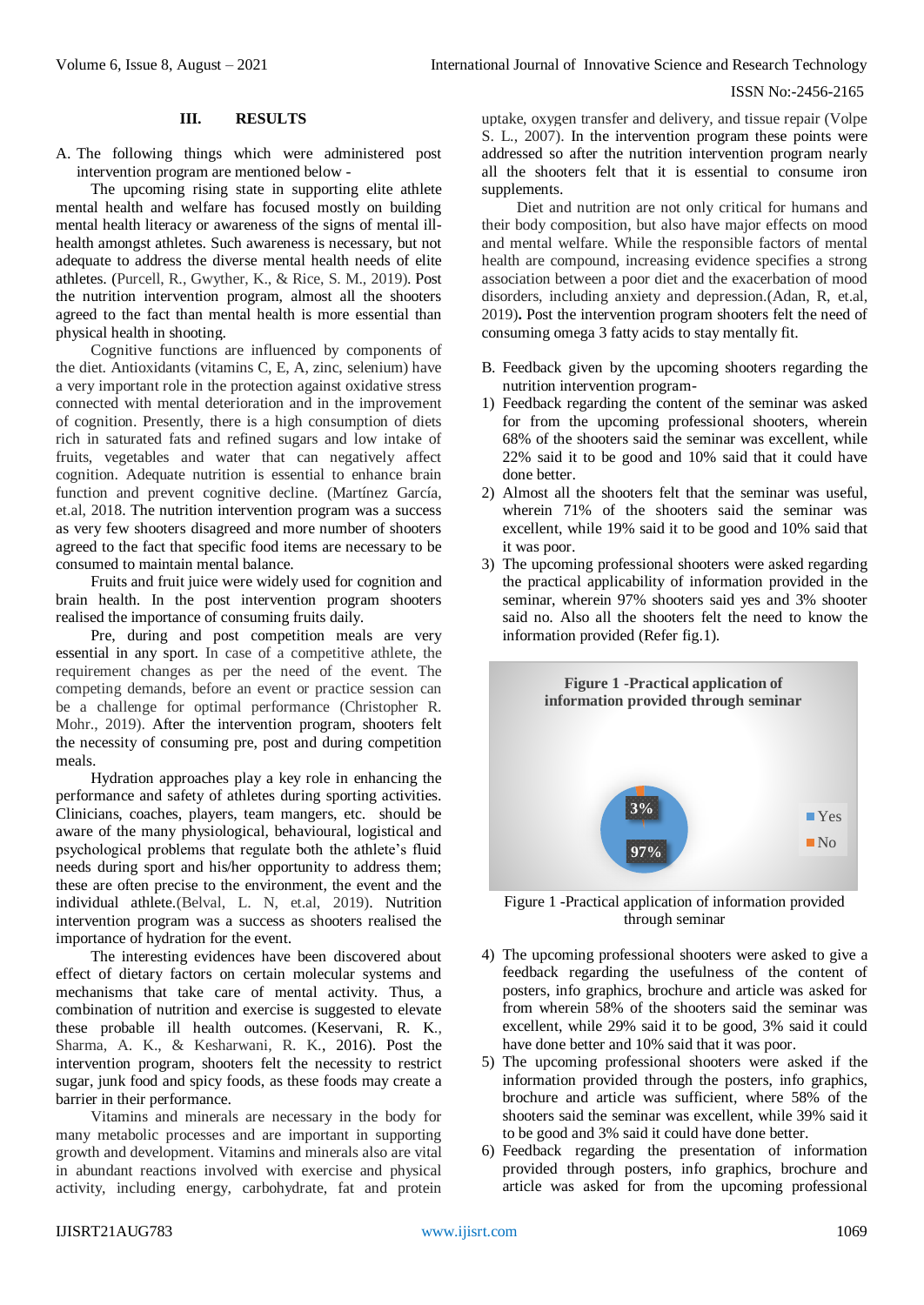shooters, in which 52% of the shooters said the seminar was excellent, while 45% said it to be good and 3% said it could have done better.

- 7) Post intervention, all the shooters felt the need to know the information and will be practically applying the information provided through the posters, info graphics, brochure and articles.
- 8) When the upcoming professional shooters were asked regarding the usefulness of the content provided through videos, 58% of the shooters said the seminar was excellent, while 39% said it to be good and 3% said it could have done better.
- 9) Feedback regarding the sufficiency of information provided through videos was asked for from the upcoming professional shooters, wherein 45% of the shooters said the seminar was excellent, while 45% said it to be good and 10% said it could have done better (Refer fig.2).





10) All the upcoming professional shooters will be practically applying the information provided through the videos and they felt the need to know the information

## **IV. DISCUSSION**

Mental training and sports psychology are very much essential in achieving good shooting results is very strongly believed by most shooting coaches. The sentence, "shooting is 90 percent mental and 10 percent physical" is said to be an exaggeration but it emphasize the importance of mental training in shooting sport. ( Gary Anderson, 2011). In every sport various factors are required to perform well. These factors could be skill, technical and tactical strategies, physical fitness, functioning of organs and psychological wellbeing. (Ahsan, M., & Mohammad, A., 2017). Balanced diet & nutrition along with nutrients play an important role in our model of thinking, cognition, memory, capacity and emotions. Many researches have shown that food might affect the chemical composition of brain, thus changing the mood.( Huang, Q., Liu, H., Suzuki, K., Ma, S., & Liu, C., et.al, 2019). Shooting is an event which comes under the category of skilled activity along with archery and equestrian. (National Institute of Nutrition, 2007). Standing position rifle Shooters use special jackets to support them while performing. (Jay Lokegaonkar, 2019). The weight of the rifle is below 5.5 kg (12.12 lbs.). (National rifle association of

America, 2015). Hence, to hold the rifle for a prolonged period of time depending on the type of event, strength is needed and daily adequate nutrients are required to fulfil those demands. The National Institute of Nutrition, has stated the Energy Allowance Recommendations for Shooters in 2007 which states that 60kg is the average body weight and 50kcal per kilogram per day is recommended which equals to 3000kcal per day.( National Institute of Nutrition, 2007).Chess is also a sport which can be classified into the same category as that of shooting, archery, etc. and is considered a very demanding sport which not only requires physical wellbeing but also mental fitness.(Roberto H*.* Baglione*,* 2007). A game like chess where a high level of cognition is necessary, fatigue may set in due to certain factors which include inadequate rest the night before the tournament, not getting breaks between rounds, improper diet and lengthy rounds that may drain the brain and body, all these factors may result in decreased mental alertness. (Kay Umeakunne, 2004)

Similarly there are many such studies related to the game like chess where cognition plays an essential role but there are no such studies on shooters mental performance and nutrition for shooters, which will eventually improve the performance of rifle shooters. Therefore, developing a nutrition intervention program for rifle shooters is the finest way to educate them as it will be easily accessible and sustainable since the rifle shooters are spread across the country, and as of yet the nutrition education is not yet initiated in the country in the event of rifle shooting. Nutrition Intervention program, which is done digitally will be the appropriate way for remote teaching through interactive live webinars and non-interactive mode which is by posting articles, info-graphics, videos, posters on blogs. There are many blogs created digitally for the event of chess like "chessessentials.com, chess.com, the chess mind blog, etc.", wherein different aspects of chess are studied but there is lacunae of digital mode of intervention in the event of rifle shooting where specifically nutrition and cognition are studied.

So this proposed model, with a very small pilot study could be taken ahead for rifle shooters and soon a protocol can be established for professional and upcoming rifle shooters where the dietary analysis will be done and diet will be suggested by considering the aspects as strength, adequate daily dietary requirement, and cognitive health and for improving the performance.

#### **V. CONCLUSION**

Globally there are very few articles stating the importance of cognition and its relation with the nutrition in the event of rifle shooting. The new digital technologies have primarily changed the way of teaching and learning and it could be an easy tool for accessibility. The four extents such as flexibility, interactivity, connectivity and integration of multiple media which, differentiate digital platform from previous information technologies. Thus, digital tools improve the communication process in the teaching- learning process. Hence, this study is proposed.